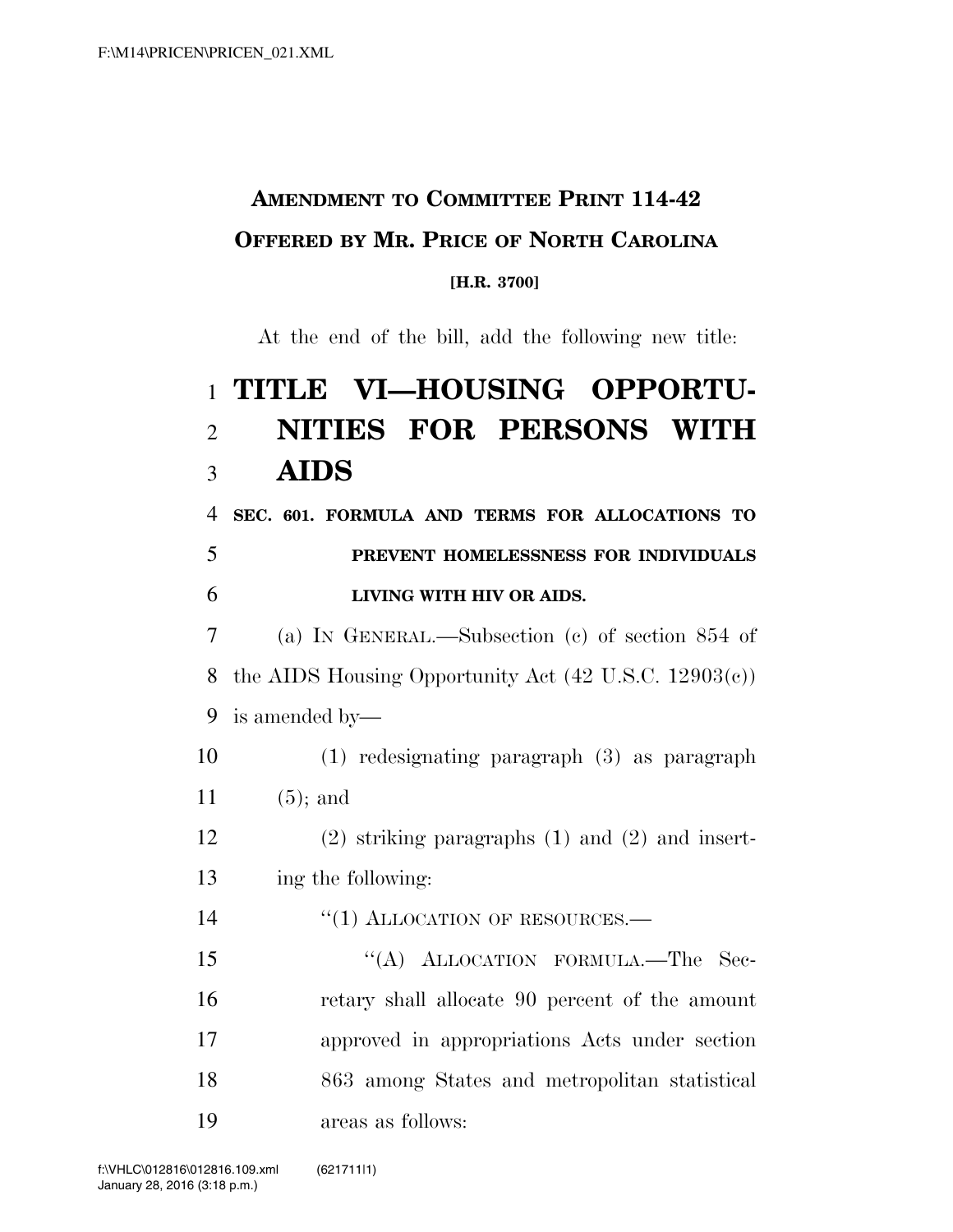$\mathfrak{D}$ 

1 ''(I) 75 percent of such amounts 2 among—

 $\frac{1}{2}$  (I) cities that are the most pop- ulous unit of general local government in a metropolitan statistical area with a population greater than 500,000, as determined on the basis of the most recent census, and with more than 2,000 individuals living with HIV or AIDS, using the data specified in sub-11 paragraph (B); and 12 ''(II) States with more than 2,000 individuals living with HIV or AIDS outside of metropolitan statis-15 tical areas.

16 ''(ii) 25 percent of such amounts among States and metropolitan statistical areas based on the method described in subparagraph (C).

20 "(B) SOURCE OF DATA.—For purposes of allocating amounts under this paragraph for any fiscal year, the number of individuals living 23 with HIV or AIDS shall be the number of such individuals as confirmed by the Director of the Centers for Disease Control and Prevention, as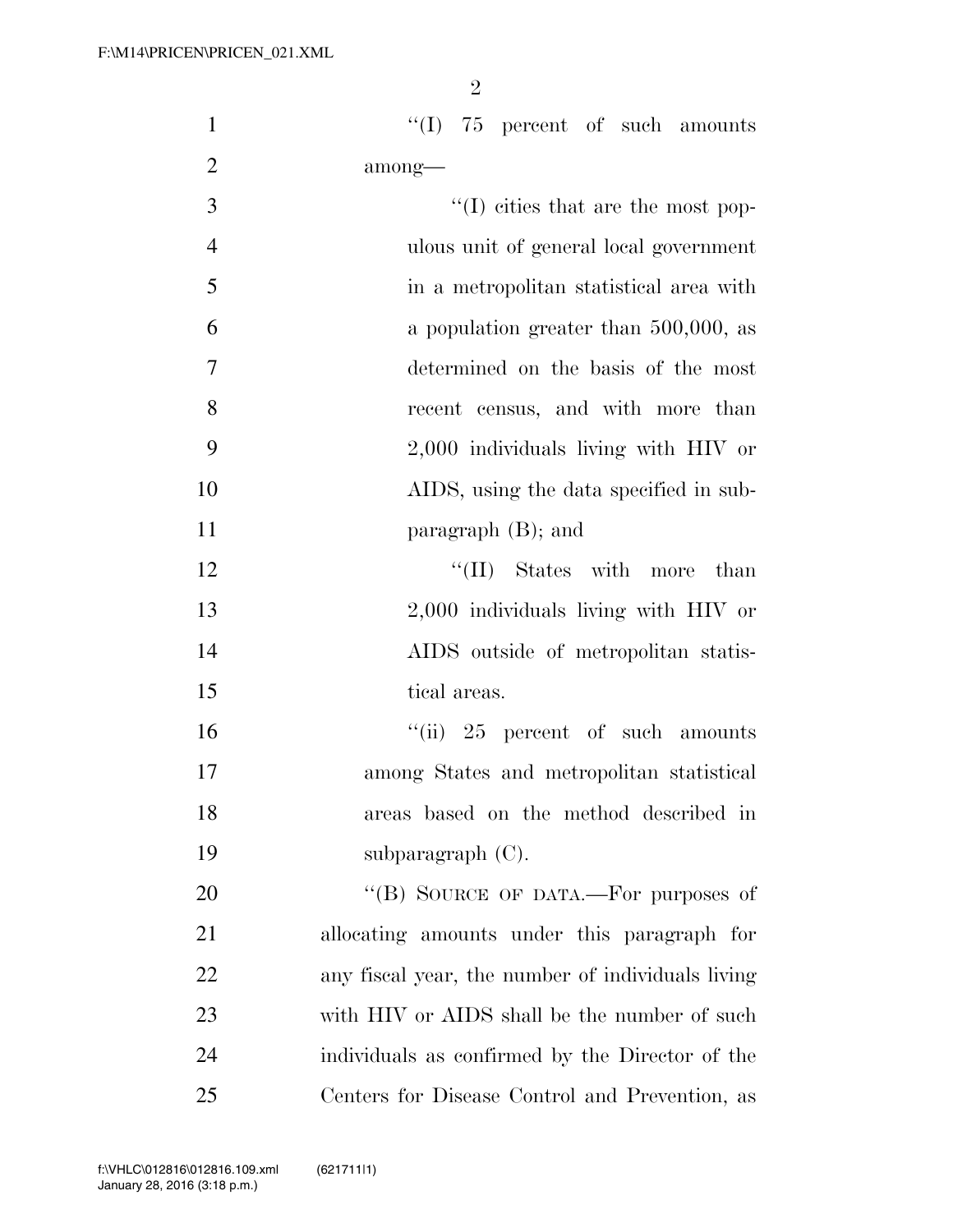| $\mathbf{1}$   | of December 31 of the most recent calendar         |
|----------------|----------------------------------------------------|
| $\overline{2}$ | year for which such data is available.             |
| 3              | "(C) ALLOCATION UNDER SUBPARAGRAPH                 |
| $\overline{4}$ | $(A)(ii)$ .—For purposes of allocating amounts     |
| 5              | under subparagraph $(A)(ii)$ , the Secretary shall |
| 6              | develop a method that accounts for—                |
| 7              | "(I) differences in housing costs                  |
| 8              | among States and metropolitan statistical          |
| 9              | areas based on the fair market rental es-          |
| 10             | tablished pursuant to section $8(e)$ of the        |
| 11             | United States Housing Act of 1937 (42)             |
| 12             | U.S.C. $1437f(c)$ or another methodology           |
| 13             | established by the Secretary through regu-         |
| 14             | lation; and                                        |
| 15             | "(ii) differences in poverty rates                 |
| 16             | among States and metropolitan statistical          |
| 17             | areas based on area poverty indexes or an-         |
| 18             | other methodology established by the Sec-          |
| 19             | retary through regulation.                         |
| 20             | $\lq(2)$ MAINTAINING GRANTS.—                      |
| 21             | "(A) CONTINUED ELIGIBILITY OF FISCAL               |
| 22             | YEAR 2016 GRANTEES.—A grantee that received        |
| 23             | an allocation in fiscal year 2016 shall continue   |
| 24             | to be eligible for allocations under paragraph     |
| 25             | $(1)$ in subsequent fiscal years, subject to —     |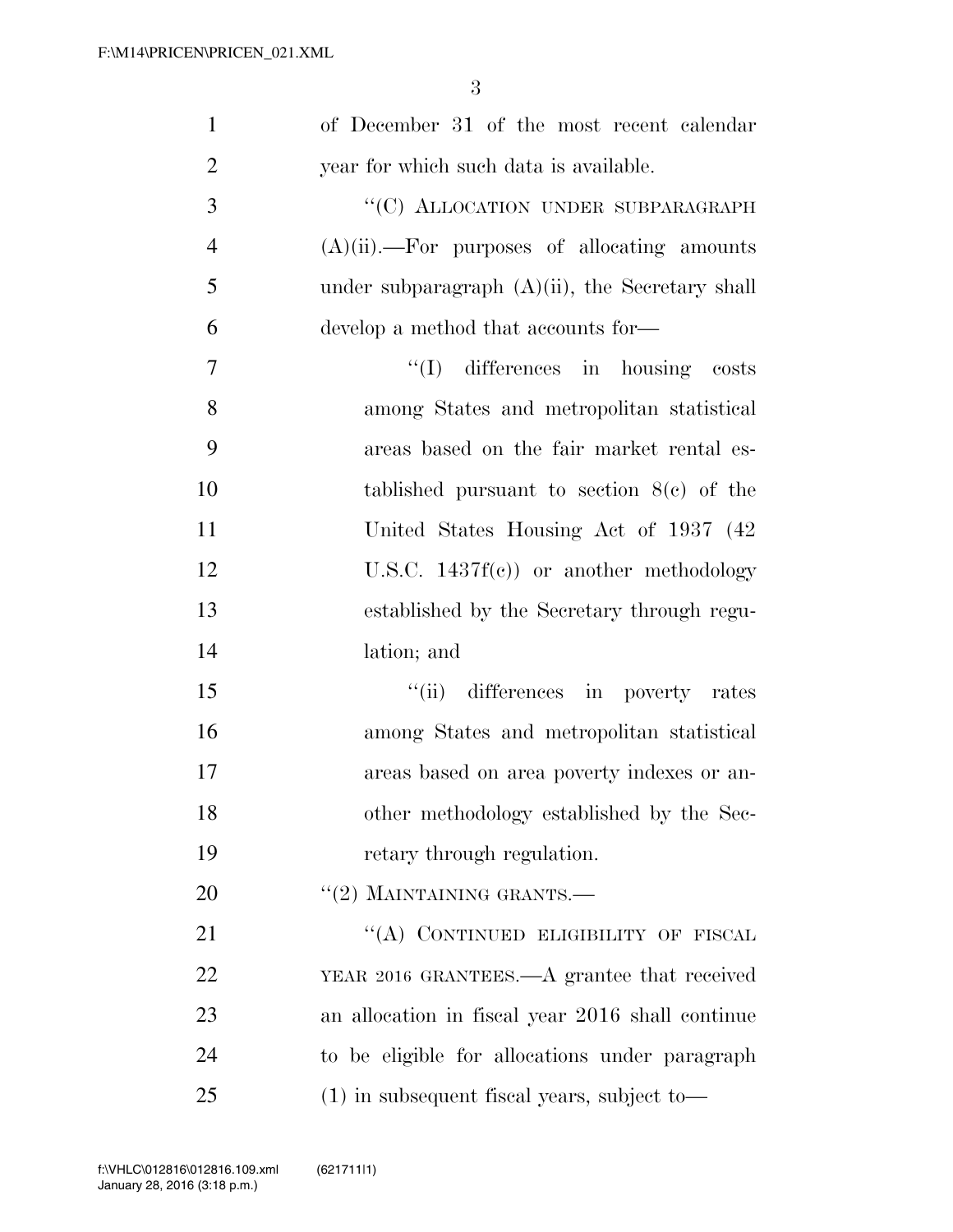| $\mathbf{1}$   | $\lq\lq$ (I) the amounts available from ap-        |
|----------------|----------------------------------------------------|
| $\overline{2}$ | propriations Acts under section 863;               |
| 3              | "(ii) approval by the Secretary of the             |
| $\overline{4}$ | most recent comprehensive housing afford-          |
| 5              | ability strategy for the grantee approved          |
| 6              | under section 105; and                             |
| $\tau$         | "(iii) the requirements of subpara-                |
| 8              | graph(C).                                          |
| 9              | "(B) ADJUSTMENTS.—Allocations<br>to                |
| 10             | grantees described in subparagraph (A) shall be    |
| 11             | adjusted annually based on the administrative      |
| 12             | provisions included in fiscal year 2016 appro-     |
| 13             | priations Acts.                                    |
| 14             | "(C) REDETERMINATION OF CONTINUED                  |
| 15             | ELIGIBILITY.—The Secretary shall redetermine       |
| 16             | the continued eligibility of a grantee that re-    |
| 17             | ceived an allocation in fiscal year 2016 at least  |
| 18             | once during the 10-year period following fiscal    |
| 19             | year 2016.                                         |
| 20             | "(D) ADJUSTMENT TO GRANTS.—For each                |
| 21             | of fiscal years 2017, 2018, 2019, 2020, and        |
| 22             | 2021, the Secretary shall ensure that a grantee    |
| 23             | that received an allocation in the prior fiscal    |
| 24             | year does not receive an allocation that is 5 per- |
| 25             | cent less than or 10 percent greater than the      |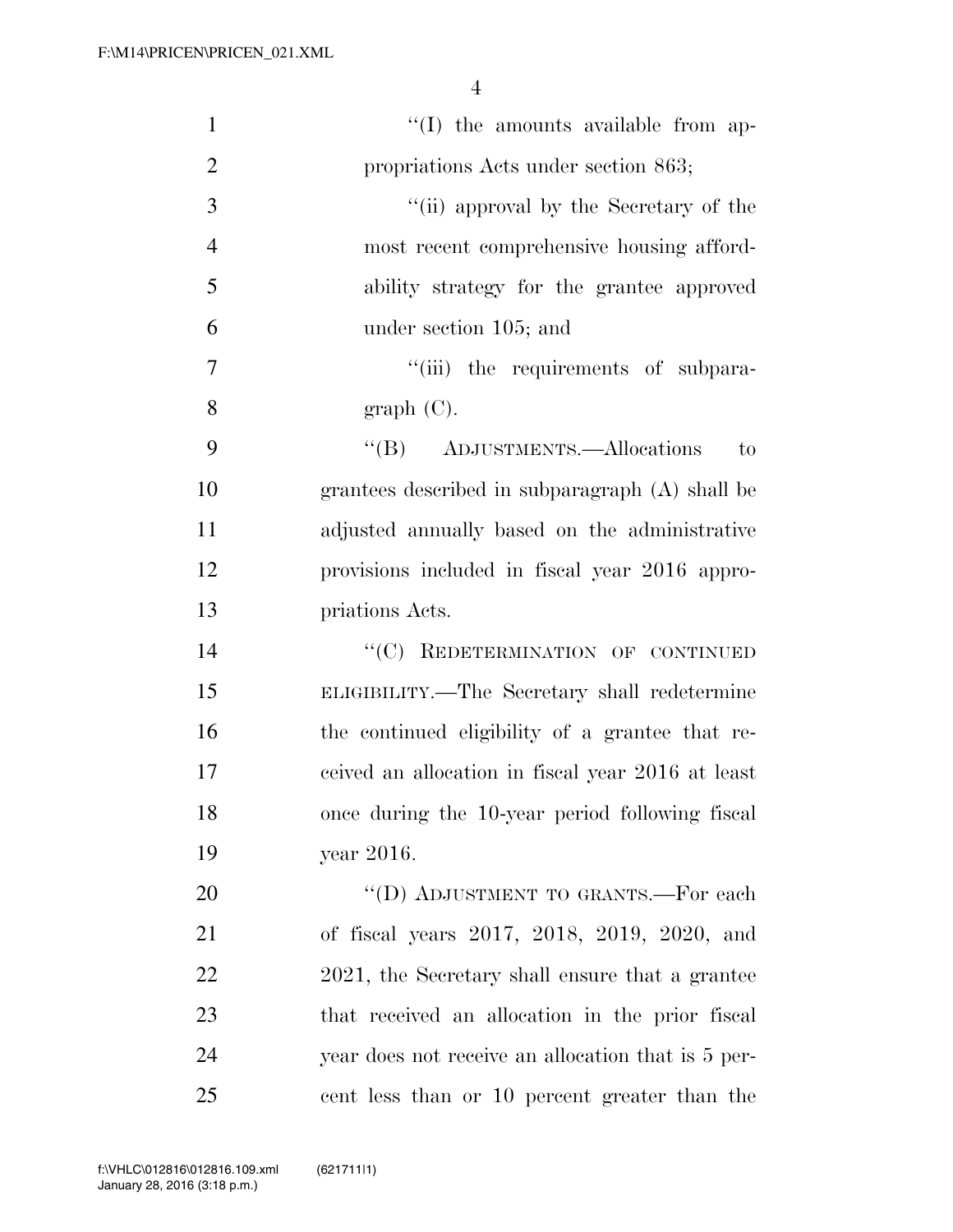| $\mathbf{1}$   | amount allocated to such grantee in the pre-  |
|----------------|-----------------------------------------------|
| $\overline{2}$ | ceding fiscal year.                           |
| 3              | $\cdot$ (3) ALTERNATIVE GRANTEES.—            |
| $\overline{4}$ | "(A) REQUIREMENTS.—The Secretary may          |
| 5              | award funds reserved for a grantee eligible   |
| 6              | under paragraph (1) to an alternative grantee |
| 7              | $if$ —                                        |
| 8              | $\cdot$ (I) the grantee submits to the Sec-   |
| 9              | retary a written agreement between the        |
| 10             | grantee and the alternative grantee that      |
| 11             | describes how the alternative grantee will    |
| 12             | take actions consistent with the applicable   |
| 13             | comprehensive housing affordability strat-    |
| 14             | egy approved under section 105 of this        |
| 15             | Act;                                          |
| 16             | "(ii) the Secretary approves the writ-        |
| 17             | ten agreement described in clause (I) and     |
| 18             | agrees to award funds to the alternative      |
| 19             | grantee; and                                  |
| 20             | "(iii) the written agreement does not         |
| 21             | exceed a term of 10 years.                    |
| 22             | "(B) RENEWAL.—An agreement approved           |
| 23             | pursuant to subparagraph $(A)$ may be renewed |
| 24             | by the parties with the approval of the Sec-  |
| $25\,$         | retary.                                       |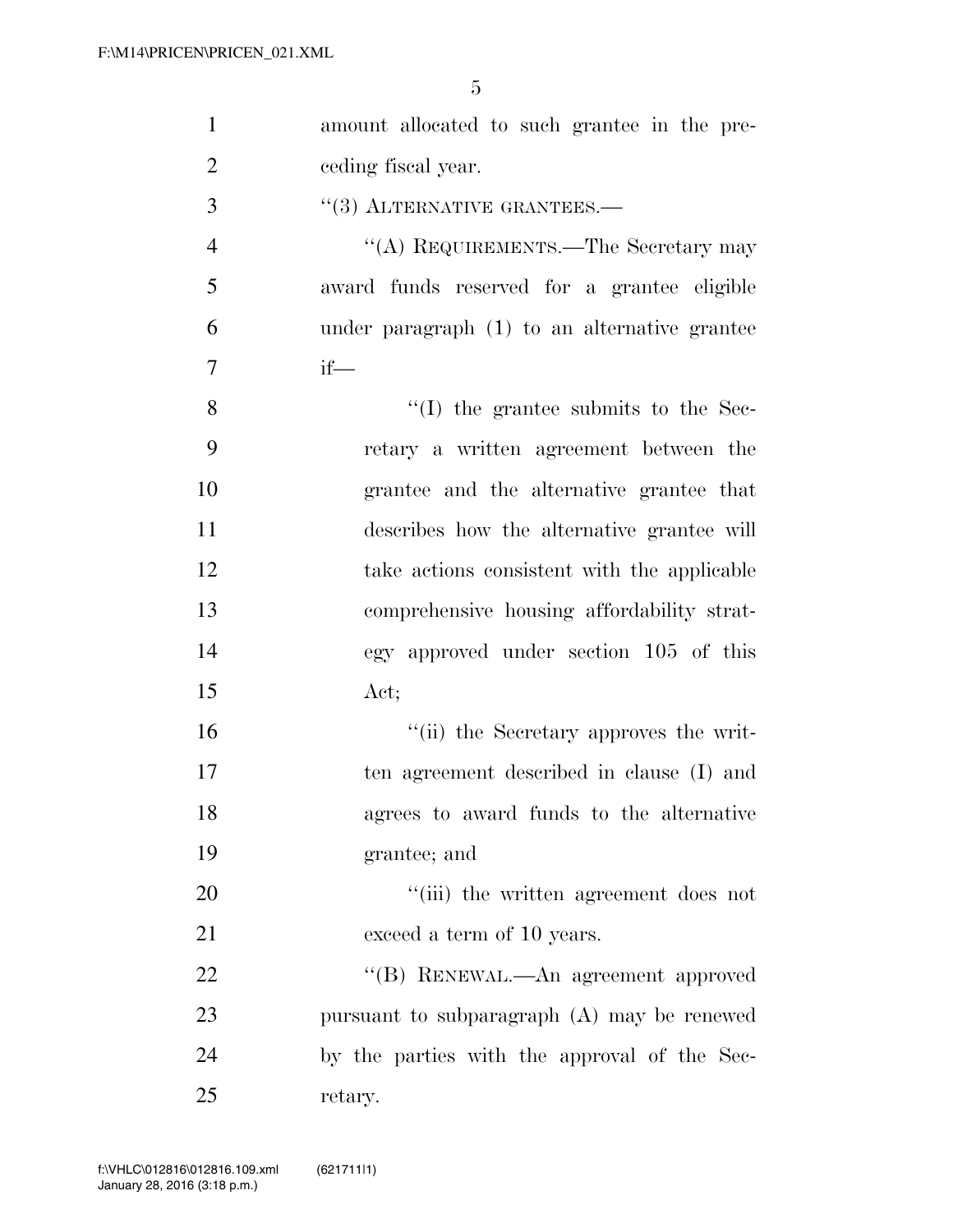''(C) DEFINITION.—In this paragraph, the term 'alternative grantee' means a public hous- ing agency (as defined in section 3(b) of the United States Housing Act of 1937 (42 U.S.C. 1437a(b)), a unified funding agency (as de- fined in section 401 of the McKinney-Vento Homeless Assistance Act (42 U.S.C. 11360)), a State, a unit of general local government, or an instrumentality of State or local government.  $\frac{1}{4}$  REALLOCATIONS. If a State or metropoli-

 tan statistical area declines an allocation under 12 paragraph  $(1)(A)$ , or the Secretary determines, in accordance with criteria specified in regulation, that a State or metropolitan statistical area that is eligi-15 ble for an allocation under paragraph  $(1)(A)$  is un- able to properly administer such allocation, the Sec- retary shall reallocate any funds reserved for such State or metropolitan statistical area as follows:

| 19 | $\lq\lq$ (A) For funds reserved for a State—  |
|----|-----------------------------------------------|
| 20 | $\lq(1)$ to eligible metropolitan statistical |
| 21 | areas within the State on a pro rata basis;   |
| 22 | $\alpha$                                      |
| 23 | "(ii) if there is no eligible metropoli-      |

 tan statistical areas within a State, to met-ropolitan cities and urban counties within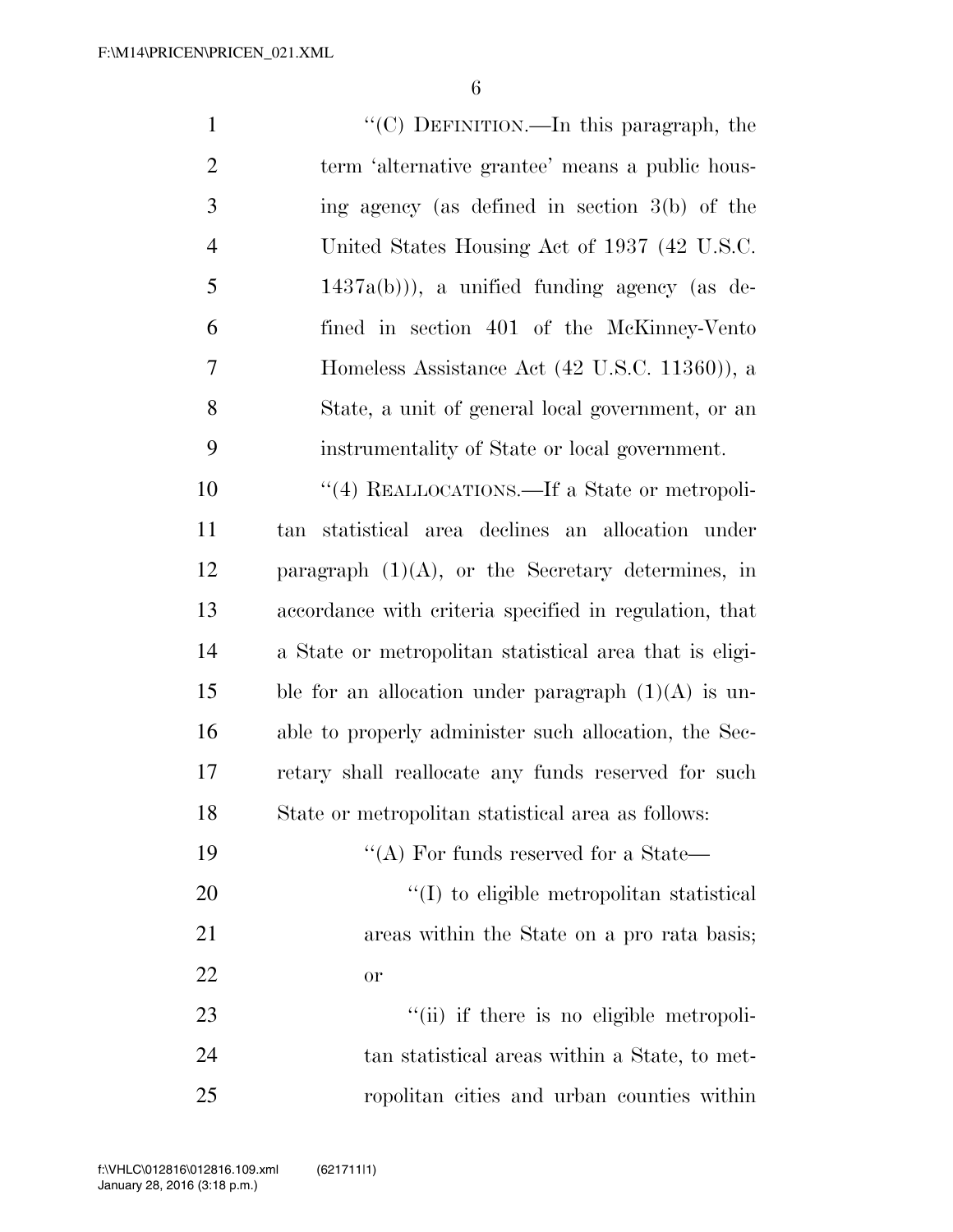| $\mathbf{1}$   | the State that are eligible for grant under                     |
|----------------|-----------------------------------------------------------------|
| $\overline{2}$ | section 106 of the Housing and Commu-                           |
| 3              | nity Development Act of 1974 (42 U.S.C.                         |
| $\overline{4}$ | $5306$ , on a pro rata basis.                                   |
| 5              | $\lq\lq (B)$ For funds reserved for a metropolitan              |
| 6              | statistical area, to the State in which the metro-              |
| 7              | politan statistical area is located.                            |
| 8              | $\lq\lq$ <sup>"</sup> (C) If the Secretary is unable to make a  |
| 9              | reallocation under subparagraph $(A)$ or $(B)$ , the            |
| 10             | Secretary shall make such funds available on a                  |
| 11             | pro rata basis under the formula in paragraph                   |
| 12             | $(1)(A)$ .".                                                    |
| 13             | (b) AMENDMENT TO DEFINITIONS.—Section 853 of                    |
| 14             | the AIDS Housing Opportunity Act (42 U.S.C. 12902)              |
| 15             | is amended—                                                     |
| 16             | $(1)$ in paragraph $(1)$ , by inserting "or 'AIDS'"             |
| 17             | before "means"; and                                             |
| 18             | (2) by inserting at the end the following new                   |
| 19             | paragraphs:                                                     |
| 20             | $\cdot\cdot(15)$ The term $\cdot$ HIV' means infection with the |
| 21             | human immunodeficiency virus.                                   |
| 22             | $\cdot$ (16) The term 'individuals living with HIV or           |
| 23             | AIDS' means, with respect to the counting of cases              |
| 24             | in a geographic area during a period of time, the               |
| 25             | sum of—                                                         |